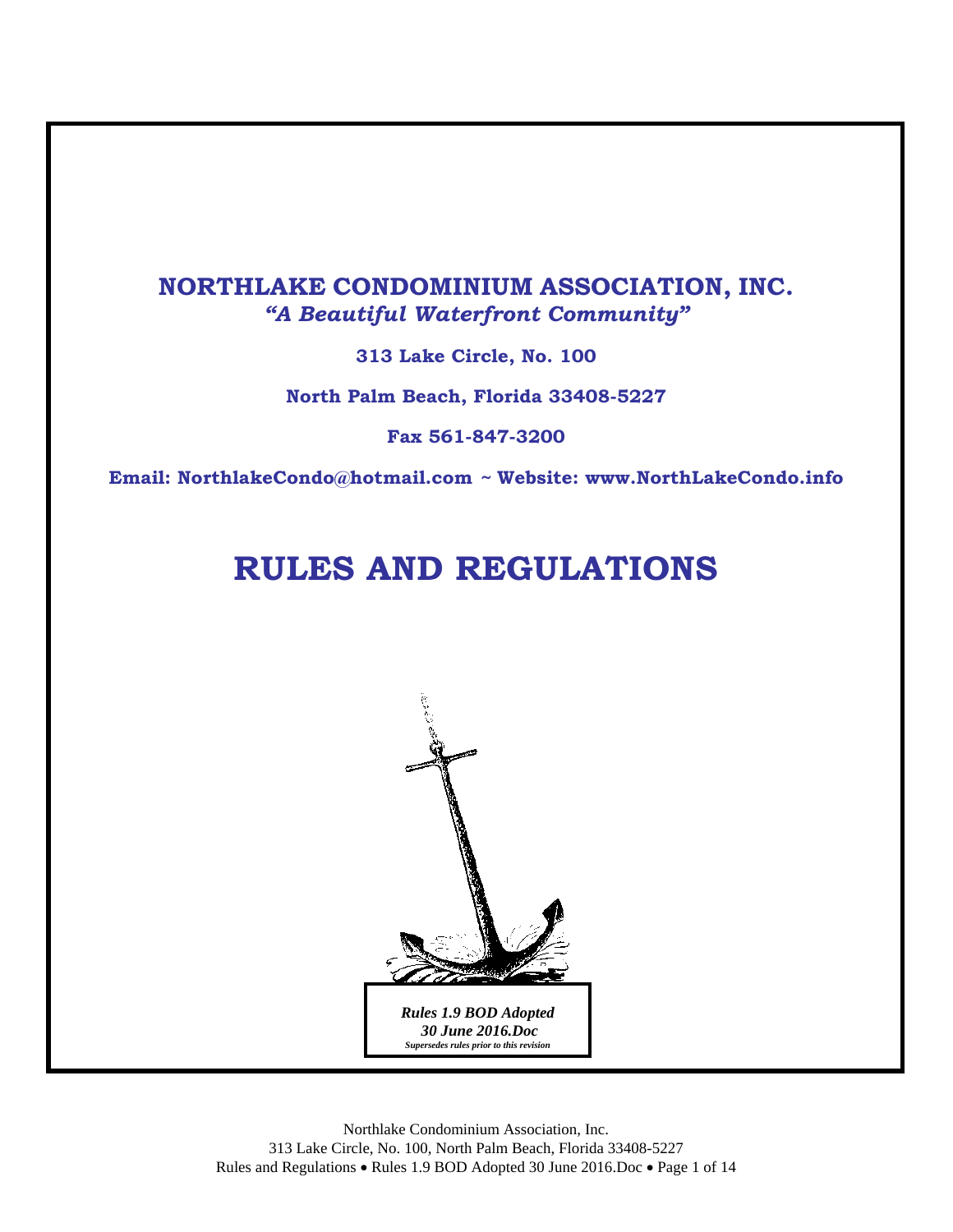## **Table of Contents**

| <b>Section</b> |                                                                                   | Page |
|----------------|-----------------------------------------------------------------------------------|------|
|                |                                                                                   |      |
|                |                                                                                   |      |
|                |                                                                                   |      |
|                |                                                                                   |      |
|                | 5 HARD SURFACE FLOORING IN SECOND AND THIRD FLOOR UNITS _________________________ |      |
|                |                                                                                   |      |
|                |                                                                                   |      |
|                | 8 BOATS, BOAT SLIPS AND DOCKS                                                     |      |
|                |                                                                                   |      |
|                | 10 VEHICLES 10                                                                    |      |
|                |                                                                                   |      |
|                |                                                                                   | 13   |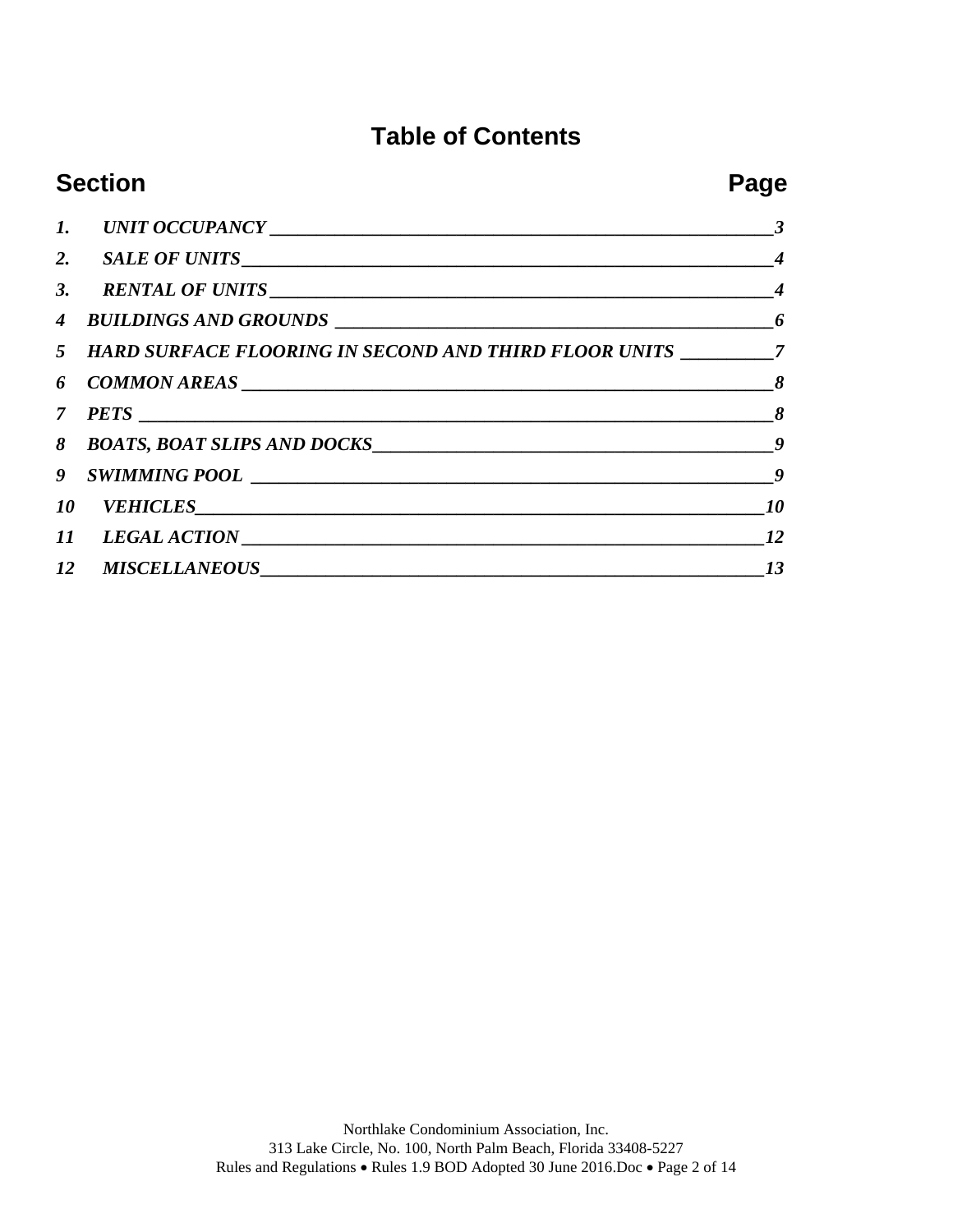#### <span id="page-2-0"></span>**1. UNIT OCCUPANCY**

- 1.1. Definition of immediate family member; Husband, Wife, Son, Daughter, Father, Mother, Brother, Sister) of the unit owner(s), prospective purchaser(s) or legitimate lessee.
- 1.2. Each Northlake Condominium, hereinafter referred to as NLC, residential unit i.e. apartment, shall be occupied and used by a family, its servants and guest, *as a single-family residence only*.
- 1.3. No home industries or pedestrian businesses allowed.
- 1.4. Each owner and lessee shall be responsible for maintaining his or her apartment in a clean and sanitary condition.
- 1.5. Guests of the unit owner may occupy a unit under the following conditions;
	- 1.5.1.In the absence of the unit owner, a guest as an immediate family member may occupy the unit after presentation of written permission from the unit owner to the Board of Directors, hereinafter referred to as BOD, prior to arrival at the condominium. Stays that will exceed thirty (30) days in a calendar year will require completion of a screening application per individual, application fees and approval by the screening committee and BOD
	- 1.5.2.Guests as non-immediate family members may visit and temporarily reside in a unit with the owner in attendance, the stay shall not exceed a maximum of thirty (30) days in a calendar year.
	- 1.5.3.Unit occupancy by unattended non-family member guests of unit owner(s) may occupy the unit after presentation of written permission from the unit owner to the BOD prior to arrival at the condominium and approval by the BOD. The stay is limited to a maximum of thirty (30) days per calendar year.
- 1.6. Guests of the unit lessee may occupy a unit under the following conditions.
	- 1.6.1.In the absence of the approved lessee, a guest as an immediate family member of the lessee may occupy the unit after presentation of written permission from the owner of the unit to the BOD and complete a screening application, pay screening application fees. Approval of lessees by the screening committee prior to arrival at the condominium required, such occupancy not exceed a maximum of thirty (30) days in a calendar year.
	- 1.6.2.Guests as non-immediate family members may visit and temporarily reside in a unit with the lessee in attendance. The stay is limited to a maximum of thirty (30) days per calendar year.
	- 1.6.3.Non-immediate family member guests may not reside in a unit that is not attended by the approved lessee without written permission to the BOD from the unit owner and completion of screening application per individual, pay screening application fees, and be approved by the screening committee and BOD prior to arrival at the condominium.
- 1.7. Unit owners and lessees shall be financially responsible for any damage to common elements by actions and conduct of themselves, relatives, and guests.
- 1.8. Unit owners and lessees shall make their guests aware of the NLC "Rules and Regulations" and unit owner(s) held accountable for guest conduct and behavior.
	- 1.8.1.Guests expected to abide by the NLC "Rules and Regulations".
- 1.9. NLC is not a hotel, motel or time-sharing condominium.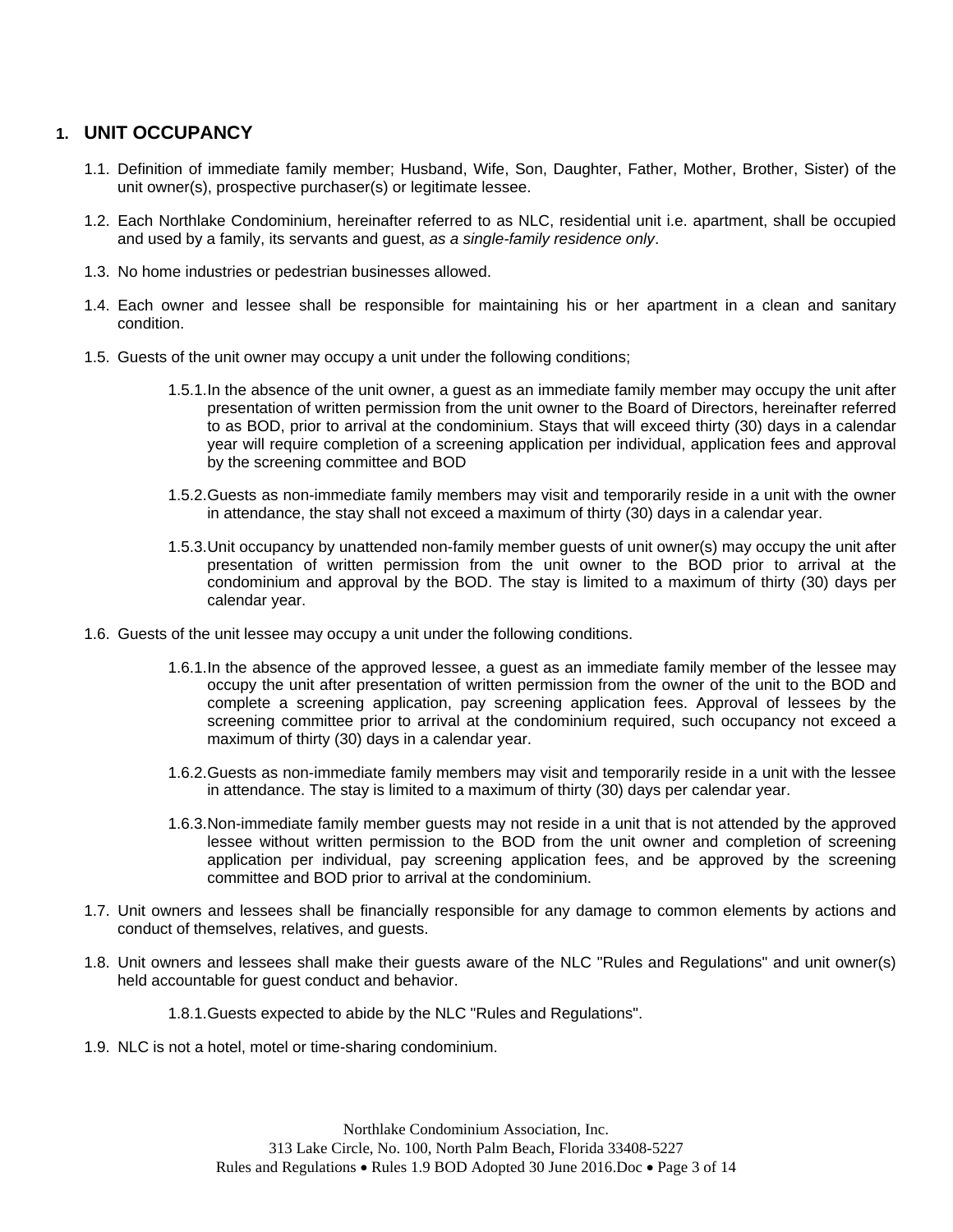- 1.10. Owners, lessees and guests shall limit any noise, which will disturb or annoy the occupants of any apartment. Quiet hours should coincide with the Village of North Palm Beach construction disturbance laws, which limit noise from; 6:00 p.m. to 8:00 a.m., except Sunday which is until Noon
- 1.11. Weekend moving shall be limited to daylight hours only, unless written approval obtained in advance from the BOD.

#### <span id="page-3-0"></span>**2. SALE OF UNITS**

- 2.1. A real estate information sheet for Northlake Condominium may be downloaded from our website: [www.northlakecondo.info](http://www.northlakecondo.info/)
- 2.2. Sale of units subject to the following guidelines, see also Northlake Condominium By-laws, Article (unrevised numbering) XI, Acquisitions of Units;
	- 2.2.1.There shall be a limit of three persons per apartment.
	- 2.2.2.If the purchaser is a corporation, the approval of ownership by the corporation conditioned upon requiring that the BOD also approve all persons occupying the unit prior to occupancy, following requirements of the "Sale of Units" section.
	- 2.2.3.No unit owner may dispose of an apartment or any interest therein by sale, without prior written notice to the BOD.
	- 2.2.4.The owner in writing must notify any Realtor engaged to sell any of the units that a condition of sale is approval of such purchaser(s) by the BOD.
	- 2.2.5.Realtors that are acting as sales agents for owners must at the time of their appointment register with the secretary of the BOD and state which unit shown.
	- 2.2.6.All non-related persons that will be on the property deed, regardless of their familial relationship (husband and wife may apply on same application), must each complete screening application and submit same along with a non-refundable screening fee for each applicant to the BOD appointed screening committee.
	- 2.2.5.1 Non--Immediate family members (see definition of family members at paragraph 1.1) that will reside in the purchased unit, regardless whether they are on the deed or not are required to submit a screening application and non-refundable screening fee. Download screening applications from our Website: [www.northlakecondo.info](http://www.northlakecondo.info/)
		- 2.2.7.It is the selling unit owners responsibility to insure that potential purchasers are given a copy of the latest revision of the" Rules and Regulations", Declaration of Condominium, Bylaws, Covenants and notify potential purchasers they will be bound by the aforementioned documents. Contact the Association Secretary for the current revision of the "Rules and Regulations" or download them from our Website: [www.northlakecondo.info](http://www.northlakecondo.info/)
		- 2.2.8.Upon review of screening application data, screening committee will schedule a personal interview with the applicant(s).
		- 2.2.9.Upon completion of prospective purchasers' personal interview, screening committee will submit written recommendations to the BOD. BOD will make final acceptance or rejection decision.

#### <span id="page-3-1"></span>**3. RENTAL OF UNITS**

- 3.1. Apartments may be rented subject to the following guidelines:
	- 3.1.1.There shall be a limit of three persons per apartment.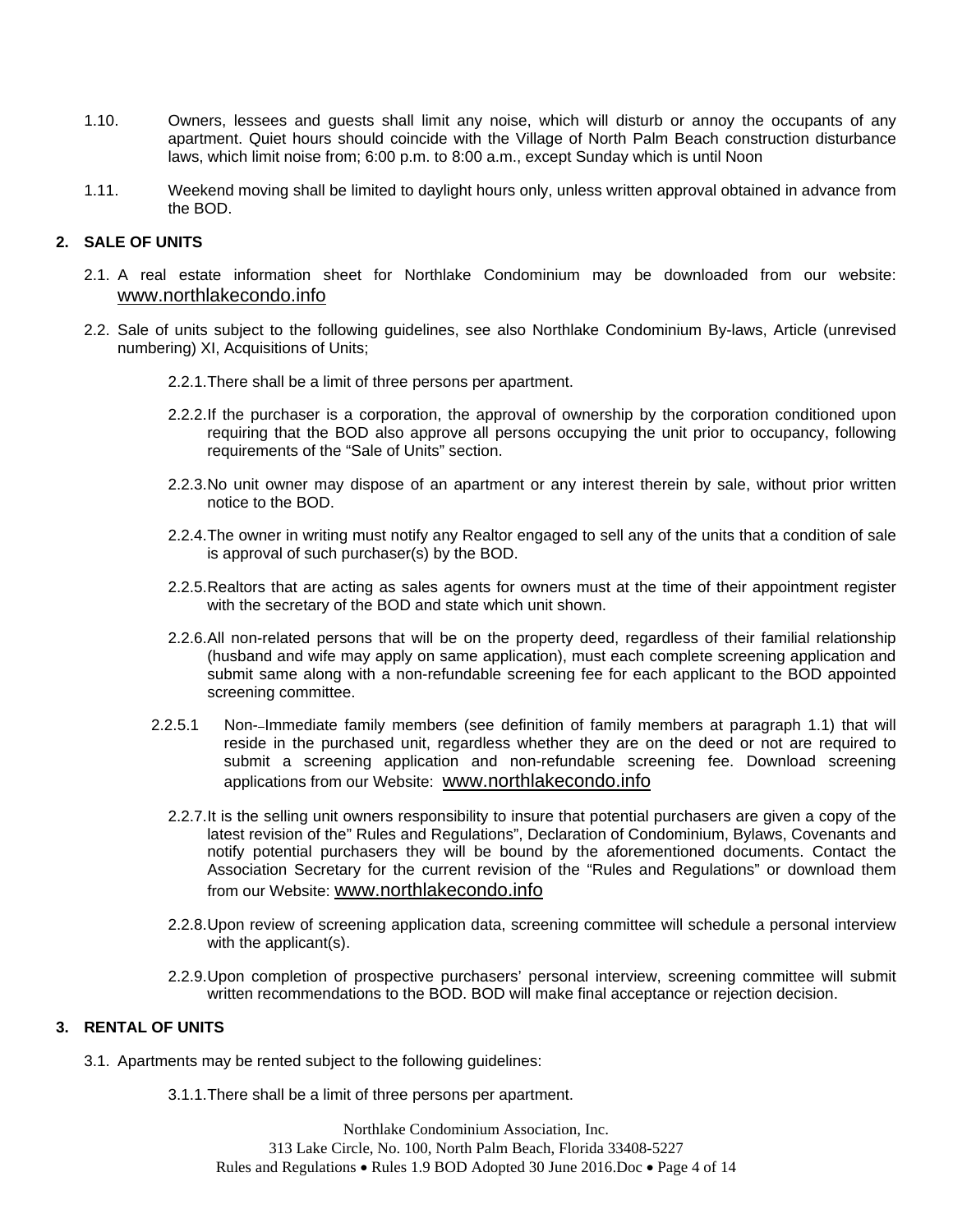- 3.1.2.The unit owner in writing must notify any realtor engaged in rental of their unit that a condition of rental is approval of such renter(s) by the BOD.
- 3.1.3.Realtors that are acting, as rental agents for owners must at the time of their appointment register with the secretary of the BOD and state which unit they are showing.
- 3.1.4.It is the unit owners' responsibility to insure that potential renters given a copy of the latest revision of the" Rules and Regulations" and notify potential renters they will be bound by the aforementioned documents. Contact the Association Secretary for the current revision of the "Rules and Regulations" or download them from our Website: [www.northlakecondo.info](http://www.northlakecondo.info/)
- 3.1.5.A Real Estate information sheet for Northlake Condominium may be downloaded from our website: [www.northlakecondo.info](http://www.northlakecondo.info/)
- 3.1.6.Lessee(s), non-immediate family related, must each complete screening application and submit same along with a non-refundable screening fee for each applicant to the BOD appointed screening committee. Screening applications may be downloaded from our Website: [www.northlakecondo.info](http://www.northlakecondo.info/)
- 3.1.7.Upon review of screening application data, screening committee will schedule a personal interview with the applicant(s).
- 3.1.8.Lessee(s) must present to the screening committee at the time of the screening and contingent upon BOD approval legitimate lease signed by the unit owner of record. A copy of all leases kept on file with the association records, financial data excluded.
- 3.1.9.Upon completion of prospective lessee's personal interview, screening committee will submit written recommendations to the BOD. BOD will make final acceptance or rejection decision.
- 3.1.10. Renewals of existing leases are subject to the same screening procedures as required for new leases and must receive prior written approval of the BOD.
- 3.1.11. Any application for approval of the renewal or extension of an existing lease subject to a personal interview as required for new leases, provided, however, that the BOD might determine to waive the personal interview under appropriate circumstances.
- 3.1.12. No transfer fees charged for the review of a renewal or extension of an existing lease, consistent with the provisions of the Florida Condominium Act.
- 3.1.13. Owners who are more than thirty (30) days in arrears in association assessments, i.e., quarterly maintenance, special assessments, late fees, interest or fines may not rent their apartments until all past due arrearage payments are made.
- 3.1.14. Any violation of the "Rules and Regulations" by the lessee(s) shall be considered a violation by the owner(s) of the leased unit and both will be liable for all costs incurred in enforcing rules.
- 3.1.15. The length of any lease is not be less than ninety (90) days and an apartment may not be rented more than one (1) time in a twelve (12) or more consecutive month period.
- 3.1.16. Unit owner must provide NLC a copy of lease renewal agreements.
- 3.1.17. Leased units; a tenant shall have all use rights in the association property and those common elements otherwise readily available for use generally by unit owners and the unit owner shall not have such rights except as a guest. Nothing in this paragraph shall interfere with the access rights of the unit owner as a property owner pursuant to Florida Statute chapter 83. The association shall have the right to adopt rules to prohibit dual usage by a unit owner and a tenant of association property and common elements otherwise readily available for use generally by unit owners.

Northlake Condominium Association, Inc. 313 Lake Circle, No. 100, North Palm Beach, Florida 33408-5227 Rules and Regulations • Rules 1.9 BOD Adopted 30 June 2016.Doc • Page 5 of 14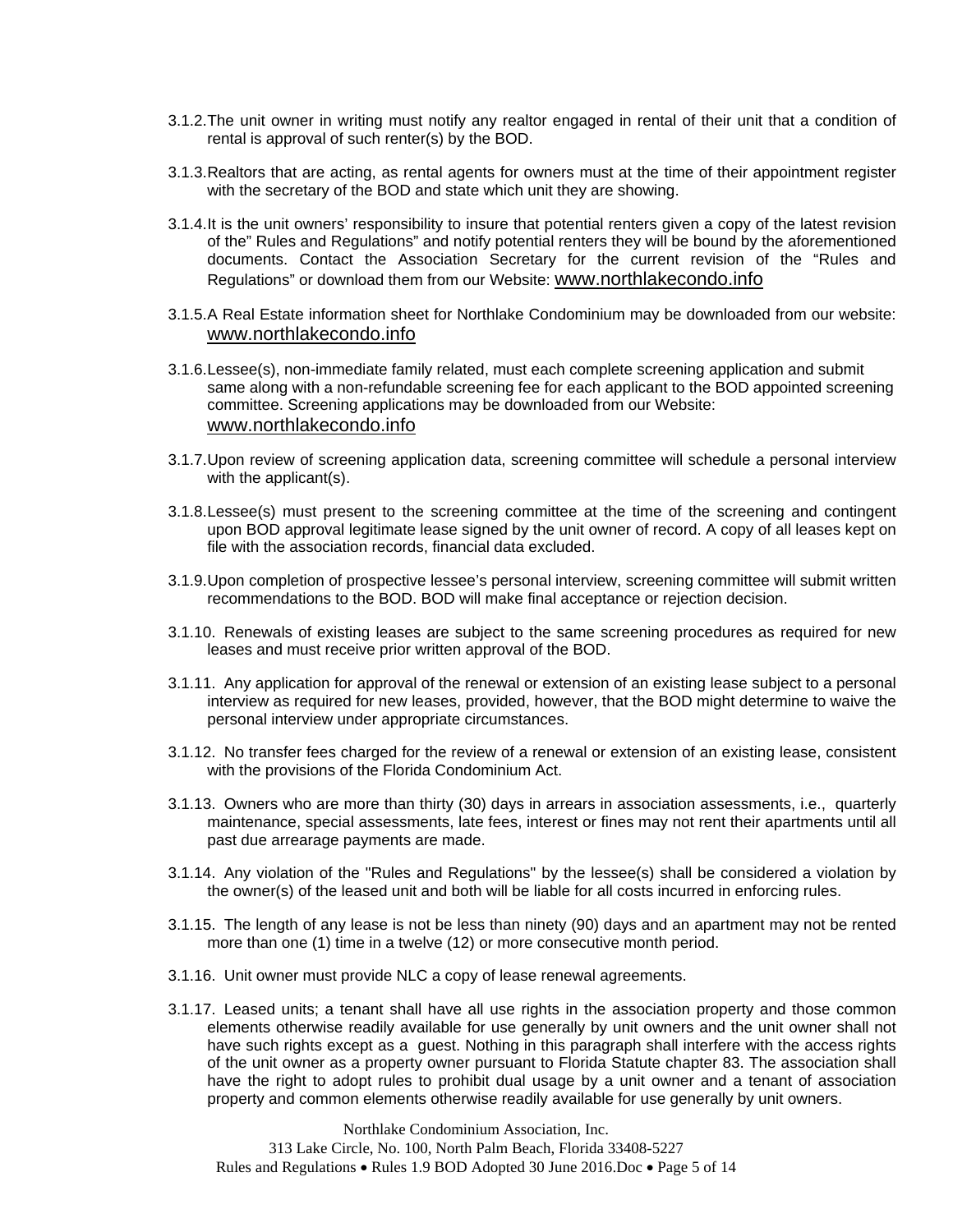#### 3.2 UNIT OWNERS FINANCIAL OBLIGATION TO ASSOCIATION WHILE RENTING THEIR UNIT

- 3.2.1 If a tenant occupies the unit and the unit owner is delinquent in paying any monetary obligation due to the association, the association may make a written demand that the tenant pay the future monetary obligations related to the condominium unit to the association, and the tenant must make such payment. The demand is continuing in nature and, upon demand, the tenant must pay the monetary obligations to the association until the association releases the tenant or the tenant discontinues tenancy in the unit. The association must mail written notice to the unit owner of the association's demand that the tenant make payments to the association. Upon request, the association shall provide the tenant with written receipts for payments made. A tenant who acts in good faith in response to a written demand from an association is immune from any claim from the unit owner.
- 3.2.2 If the tenant prepaid rent to the unit owner before receiving the demand from the association and provides written evidence of paying the rent to the association within 14 days after receiving the demand, the tenant shall receive credit for the prepaid rent for the applicable period and must make any subsequent rental payments to the association to be credited against the monetary obligations of the unit owner to the association.
- 3.2.3 If the tenant prepaid rent to the unit owner before receiving the demand from the association and provides written evidence of paying the rent to the association within 14 days after receiving the demand, the tenant shall receive credit for the prepaid rent for the applicable period and must make any subsequent rental payments to the association to be credited against the monetary obligations of the unit owner to the association
- 3.2.4 The tenant is not liable for increases for obligations due unless the tenant notified in writing of the increase at least 10 days before the date the rent is due. The liability of the tenant may not exceed the amount due from the tenant to the tenant's property owner. The tenant's property owner shall provide the tenant a credit against rents due to the unit owner for moneys paid to the association under this section.
- 3.2.5 The tenant is not liable for increases for obligations due unless the tenant notified in writing of the increase at least 10 days before the date the rent is due. The liability of the tenant may not exceed the amount due from the tenant to the tenant's property owner. The tenant's property owner shall provide the tenant a credit against rents due to the unit owner for moneys paid to the association under this section.
- 3.2.6 The association may issue notices under s. 83.56 and may sue for eviction under ss. 83.59-83.625 as if the association were a property owner under part II of chapter 83 if the tenant fails to pay a required payment to the association. However, the association not otherwise considered a property owner under chapter 83 and specifically has no duties under s. 83.51.
- 3.2.7 The tenant does not by virtue of payment of monetary obligations to the association, have any of the rights of a unit owner to vote in any election or to examine the books and records of the association.
- 3.2.8 A court may supersede the effect of this subsection by appointing a receiver.

#### <span id="page-5-0"></span>**4 BUILDINGS AND GROUNDS**

- 4.2 Garbage and refuse must be in tied plastic bags prior to disposal in dumpsters.
	- 4.2.1 *Important Note*; It is offensive, noisy and disturbing to unit owners in the 313 building and against the rules when loose bottles, cans, or other hard objects are dropped from the second and third floor garbage shoots. Generally, even when bagging, these heavy objects will break on impact with the dumpster. In

Northlake Condominium Association, Inc. 313 Lake Circle, No. 100, North Palm Beach, Florida 33408-5227 Rules and Regulations • Rules 1.9 BOD Adopted 30 June 2016.Doc • Page 6 of 14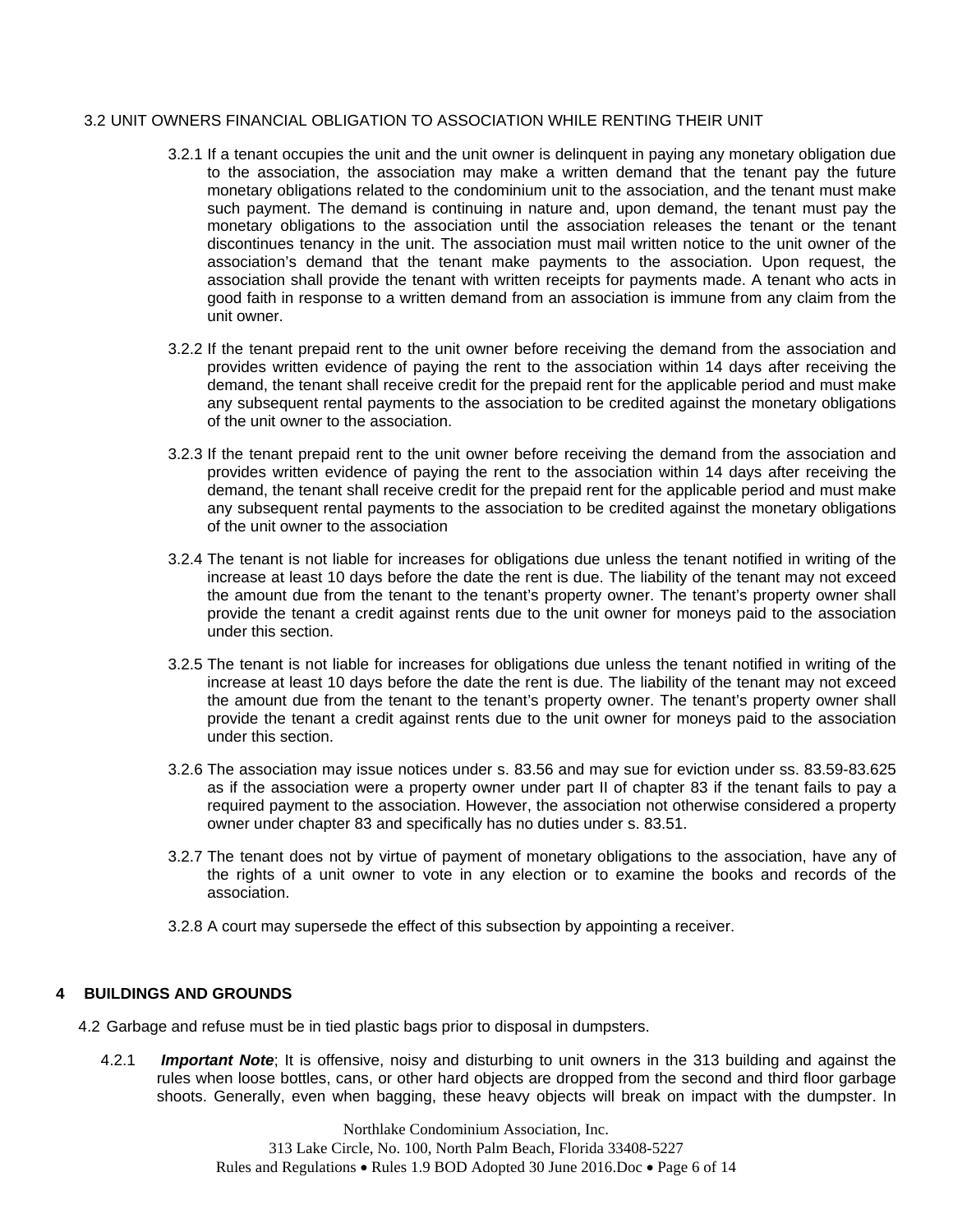consideration of your neighbors peace and quiet when you have quantities of the aforementioned waste for disposal please carry the bagged household waste to the dumpster for disposal.

- 4.3 Antennas, satellite dishes; the BOD must approve any antenna, satellite dish, hereinafter referred to generically as "antenna", or other means of electronic communication reception, i.e. television, radio, satellite, that may be installed in specific locations.
	- 4.3.1 No antennas to be installed on any common element, no penetration of a common element structure will be allowed for the running of power or control wires for an antenna installed on limited common element balcony, porch or patio.
	- 4.3.2 The association is not obligated to provide a place for an antenna installation if the unit owner does not have an exclusive use area, such as limited common element balcony, porch or patio.
- 4.4 No "For Sale", "For Rent" or any other type of advertising signs displayed in or on any part of the buildings, grounds or in any windows. Unit owners/lessees may place advertisements on BOD approved bulletin boards.
- 4.5 Cooking or grilling with any type of flammable medium not permitted on any patio, terrace, screened porch or walkway, within the buildings.
	- 4.5.1 Grilling permitted on the waterside of the buildings, no closer than twenty (20) feet to buildings or boat slips. Be considerate of other occupants by not allowing smoke to go into other apartments if preventable.
- 4.6 No roll up shutter of bamboo or plastic permitted on screened in patios.
- 4.7 Hurricane shutter to conform to existing approved style may protect Windows and screened patios. Type and color on file with "Folding Shutter Corp.".
- 4.8 Enclosed screened patio must conform to existing style, type and color [Board approved 1980-1985].
- 4.9 Interior shades, blinds, curtains or drapes must cover all windows in the units. No sheets, foil, plastic or the like permitted.
- 4.10 No immoral, improper, offensive or unlawful use shall be made of the NLC property or any part thereof, and all laws. Ordinances and regulations of all governmental bodies shall prevail.
- 4.11 No alterations, including painting or additions to any exterior portion of the buildings or grounds shall be made except those authorized by the BOD.
- 4.12 No unit owner, lessee or guest shall direct supervise or attempt to assert control over any of the employees of NLC, nor any employee be used for personal needs during working hours.

#### <span id="page-6-0"></span>**5 HARD SURFACE FLOORING IN SECOND AND THIRD FLOOR UNITS**

- 5.2 **Soundproofing is required** on second and third floor apartment floors considered for hard surface flooring, i.e. ceramic, stone, marble or wood, etc. If you as a unit owner are considering the use of hard flooring material and have questions, please contact the board of directors.
	- 5.2.1 Unwanted noise from footfall or impact noise from above can be very disturbing. Prior to installing any hard surface flooring unit owner must present full disclosure information on the contractor performing the flooring work, along with type of hard material that will be installed. The board will review the provided information. Only if the information is acceptable will the BOD issue written permission. No installation commencement on second or third floors allowed without BOD written approval. Approval by the board does not mitigate the unit owner's responsibly for subsequent disturbance noise that may result from installing hard surface flooring.
	- 5.2.2 Flooring work completed without board approval will be cause for legal action against unit owner(s) to remove flooring material at owner's expense and cost of legal fees associated with this action.

Northlake Condominium Association, Inc. 313 Lake Circle, No. 100, North Palm Beach, Florida 33408-5227 Rules and Regulations • Rules 1.9 BOD Adopted 30 June 2016.Doc • Page 7 of 14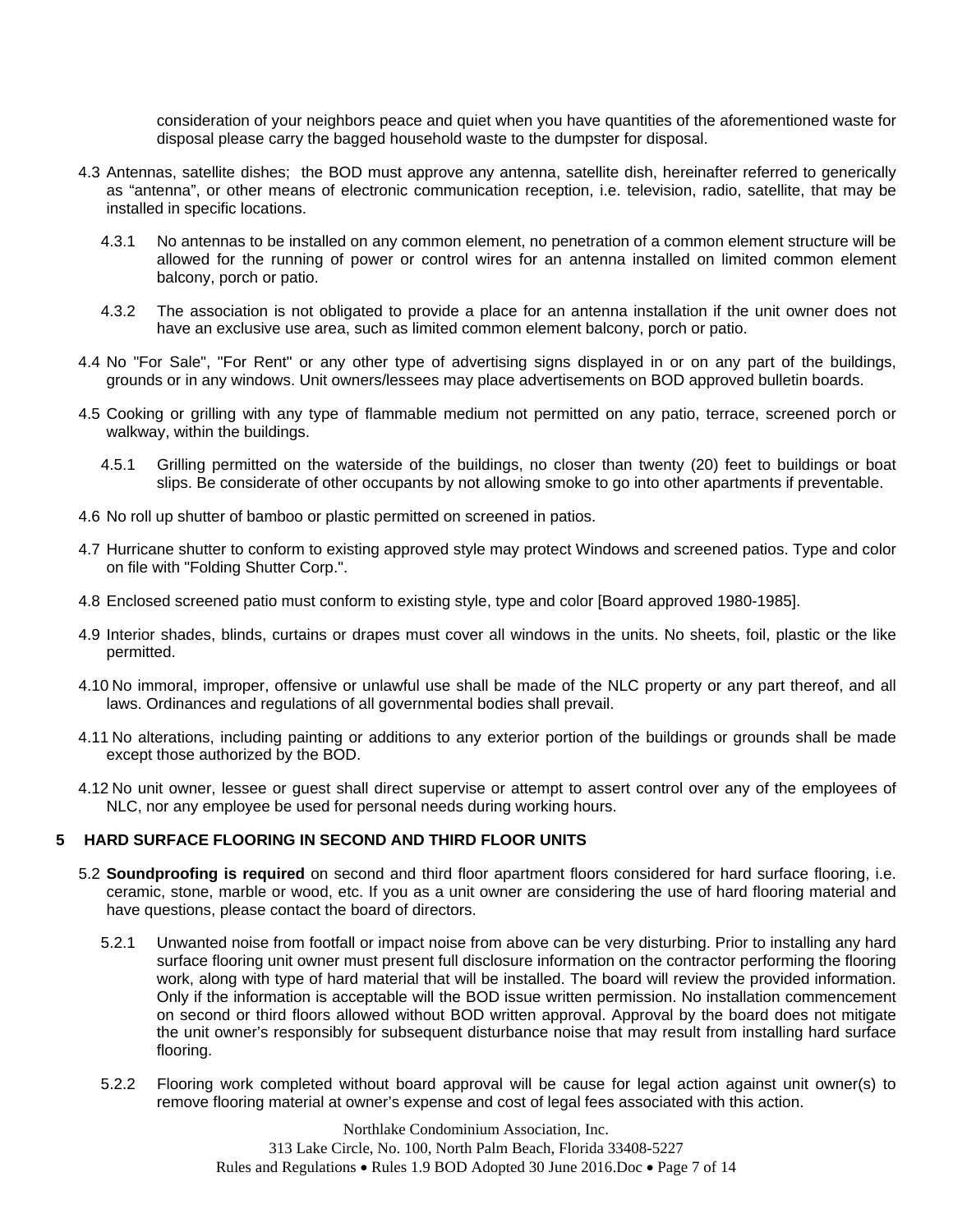- 5.2.3 The Board of Directors nor Northlake Condominium Association, Inc. neither verbally or in writing gives nor implies any warranty in regard to board approval of a owner's acoustical underlayment or the level of sound attenuation to be attained. The Board of Directors function is limited only to verifying the impact insulation class rating of the specified material and installation per manufactures specifications. Upon initial board approval; subsequent in process verification of the installation will be required to insure compliance.
- 5.2.4 Northlake Condominium Association, Inc. recommended specifications for acoustical underlayment for sound control as follows; Protecto Wrap Protecto Whisper Mat CS with a minimum Impact Insulation Class (IIC) rating of 71, Sound Transmission Class (STC) rating of 72 installed to manufacturer specifications, or equivalent or better product with same or better IIC rating. This specified material unlike cork does not compress or deteriorate from moisture or age and exceeds the IIC rating of 6 mm (¼-inch) cork by factor of 11 on the IIC rating scale. (Impact insulation class ratings found in 2004 Florida Building Code; Chapter 12, Interior Environment, Section 1207)
- 5.2.5 The minimum required floor covering on second and third floor apartments in living spaces other than kitchen and baths is carpeting with quality foam pad underlayment, no bare or painted concrete floors allowed with exception of rear porch decks. If the rear deck area has a full weather tight enclosure hard surface material acoustical underlayment should meet requirements specified above for living spaces
- 5.2.6 Renovations or replacement of existing hard surface flooring material installed prior to 2 July 2014; to include replacement of kitchen and bath flooring must meet the requirements as set forth herein.

#### <span id="page-7-0"></span>**6 COMMON AREAS**

- 6.2 The walkways, stairways and parking areas not obstructed or used for any purpose other than ingress and egress from apartments.
- 6.3 No portion of any common element used for private or commercial business.
- 6.4 Numbered parking spaces reserved and assigned to owners and lessees. All others must park in guest spaces only; parking for multiple guests arranged in advance.
	- 6.4.1 Unit owners/lessees will park their primary vehicle in their assigned numbered parking space, as there are limited numbers of guest spaces.
- 6.5 Storage under stairways is for bicycles only.
- 6.6 There shall be no running, playing, roller skating, skateboarding or bicycling in the halls, lobbies, elevators, stairwells, parking areas, covered walkways or landscaped areas of the NLC property.
- 6.7 Children not permitted to play in the walkways, elevator, stairways, parking lots or street area of the NLC property.
- 6.8 Children's items such as, but not limited to, scooters, baby carriages, toys, tents, skateboards, etc. shall not be allowed on NLC common elements.
- 6.9 No clothes, sheets, blankets, laundry of any kind or other articles placed upon any common elements or exposed private screened terraces.
- 6.10 Under no circumstances the lawn areas used for boisterous recreational activity.
- 6.11 Chairs, lounges, tables, benches, blankets used on lawn areas of NLC common areas, and all items removed immediately when not in use.

#### <span id="page-7-1"></span>**7 PETS**

7.2 No animals or pets of any kind shall be kept in any unit or on any property of the condominium.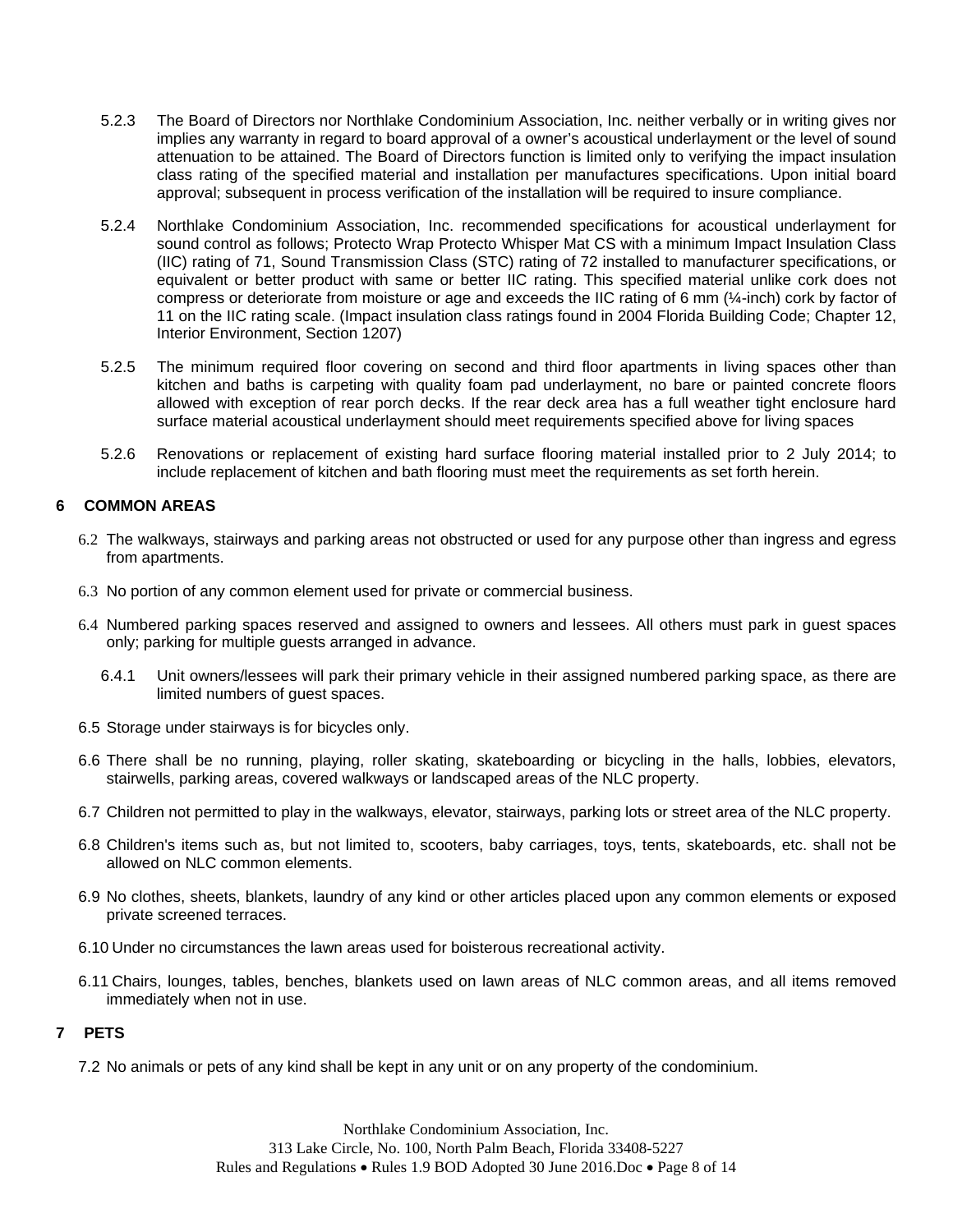7.3 You may obtain a copy of our Service / Support Animal Policy from the Secretary or a Board Member. This policy has been adopted by the BOD at a special meeting on 30 June 2016 and is a supplement to our Rules & Regulations.

#### <span id="page-8-0"></span>**8 BOATS, BOAT SLIPS AND DOCKS**

- 8.2 All boats must be in boat slips bow first.
- 8.3 Boat slip owners shall not rent or lease their slips to anyone other than a resident of NLC.
	- 8.3.1 Provide a copy of boat slip lease to the BOD for their files, along with the description (Type, name, color, length, etc.) and the vessels registration number.
	- 8.3.2 Boat slip owners, who lease their units, may not utilize their slip during the term of the unit lease.
	- 8.3.3 All boat slip owners that keep boats in a slip at NLC are required to provide to the BOD for their files, a description of their vessel (Type, name, color, length, etc.) and her vessel registration number.
- 8.4 Owners, renters, nor guests shall live aboard a boat, docked at one of the NLC slips.
- 8.5 No supplies, material, accessories, sinks or debris shall be stored on docks.
- 8.6 With BOD written approval, unit owner guest boat may stay no longer than fourteen (14) days in succession in the unit owners slip and no more than four (4) times in any one calendar year.
- 8.7 With BOD written approval, unit owner or guest boats may stay no longer than fourteen (14) days in succession and no more than four (4) times in any one calendar year.
- 8.8 All vessels must use caution when entering and leaving NLC boat slips. Owners, lessees and guests are responsible for any damage to sea wall and common elements due to improper mooring and docking.
- 8.9 All boat owners are responsible for knowing and following the applicable navigational rules when entering NLC docks. Boat wakes kept to a minimum at all times.
- 8.10 All vessels docked in NLC boat slips must have current liability insurance. This insurance must include liability for oil and or fuel pollution. Boat owners, slip owners, lessees or guests, must annually present proof of Liability insurance to the BOD.
- 8.11 No "For Sale" signs or commercial signs of any kind permitted on boats docked at NLC.
- 8.12 Any unauthorized boat docked at NLC docks is subject to towing at owner's expense. Vessel size limitation as set forth by the BOD;
	- 8.11.1 Vessels docked in an NLC slip cannot exceed the following physical dimensions; 38' 6" length overall (LOA), including bows sprits, bows sprits not to encroach upon or over sea wall or walkways, a maximum beam width not to exceed 14'. Swim platforms are not included in the above LOA, but may not exceed 3 feet in longitudinal dimension (from transom to after edge of swim platform), nor exceed the maximum beam width of the vessel. Vessel weight maximum not to exceed 28,000-Lbs.

#### <span id="page-8-1"></span>**9 SWIMMING POOL**

- 9.2 All persons using the pool do so at their own risk and responsibility, the Association provides no lifeguard.
	- 9.2.1 Children 15 years and under must have direct adult supervision in or near the pool at all times.
- 9.3 Pool hours and rules posted at the pool area.
- 9.4 There is no diving allowed.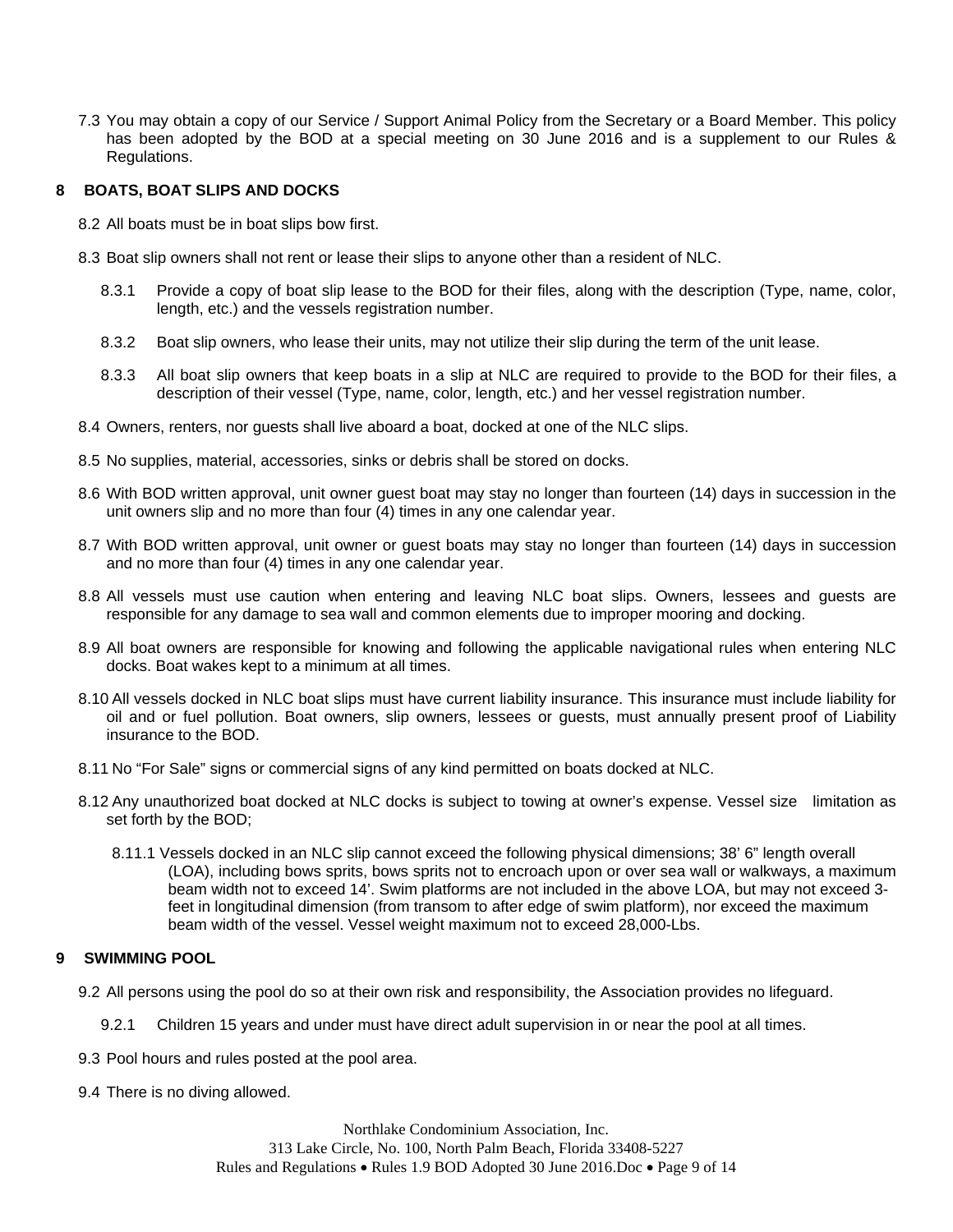- 9.5 Furniture (chairs and lounges) must be kept three feet from the edge of the pool, when you leave the pool insure that you adhere to this rule.
- 9.6 All persons using the pool must shower before entering the pool. No soap or shampoo used in the pool area shower.
- 9.7 No food or beverages permitted in the pool area, Florida State law, FL 10D-5.116.
- 9.8 Our swimming pool is public in as much as provided as an amenity to our Unit owners. Please be considerate of our residents and restrict the use of the pool and patio to Unit owners, Leases and overnight guests.
- 9.9 It is to the BOD discretion which may arbitrarily withheld or modified that pool heated with a reverse cycle heat pump; heat pump turned on approximately the first week in November and off approximately the last week in May. With exception, if the heat pump is non-operational.
- 9.10 It is to the BOD discretion which may arbitrarily withheld or modified that pool fence will be covered with wind guard fabric at the approximate same time heat pump is turned on and fabric will be removed and stored at approximately same time heat pump is turned off. With exception, if the wind guard fabric is no longer serviceable.

#### <span id="page-9-0"></span>**10 VEHICLES**

- 10.2 Unit owners and lessees may not have more than two (2) vehicles in permanent residence at NLC.
- 10.3 Unit owners must park their primary vehicle in their designated space, not in a guest space.
- 10.4 Washing of automobiles permitted at the far West and East ends of the 313 building parking lot only.
- 10.5 Bicycles and tricycles, keep bicycles within apartments or beneath first floor stairwells and we highly recommend chaining to prevent theft.
- 10.6 Only non-commercial passenger automobiles may park on the NLC property. The following vehicles and devices are prohibited and will not be permitted to park on the NLC property:
	- 10.6.1 Motorcycles.
	- 10.6.2 Mopeds, engine powered bicycles and engine powered skateboard type vehicles.
	- 10.6.3 Trucks, including small trucks or any vehicle with a passenger cab and cargo bed, whether covered or uncovered, whether with a bed top or without.
	- 10.6.4 Agriculture vehicles.
	- 10.6.5 Dune, swamp buggies or other two, three or four wheeled motorized all terrain vehicles.
	- 10.6.6 Trailers or other device transportable by vehicular towing.
	- 10.6.7 Semi-trucks, tractors, or tractor-trailers.
	- 10.6.8 Buses.
	- 10.6.9 Travel trailers.
	- 10.6.10 Boats and boat trailers, with or without boats.
	- 10.6.11 Vehicles used for commercial purposes or any vehicle bearing a sign or commercial identification or advertisement.
	- 10.6.12 Vehicles, which are not fully mechanically operable or not currently licensed.

Northlake Condominium Association, Inc. 313 Lake Circle, No. 100, North Palm Beach, Florida 33408-5227 Rules and Regulations • Rules 1.9 BOD Adopted 30 June 2016.Doc • Page 10 of 14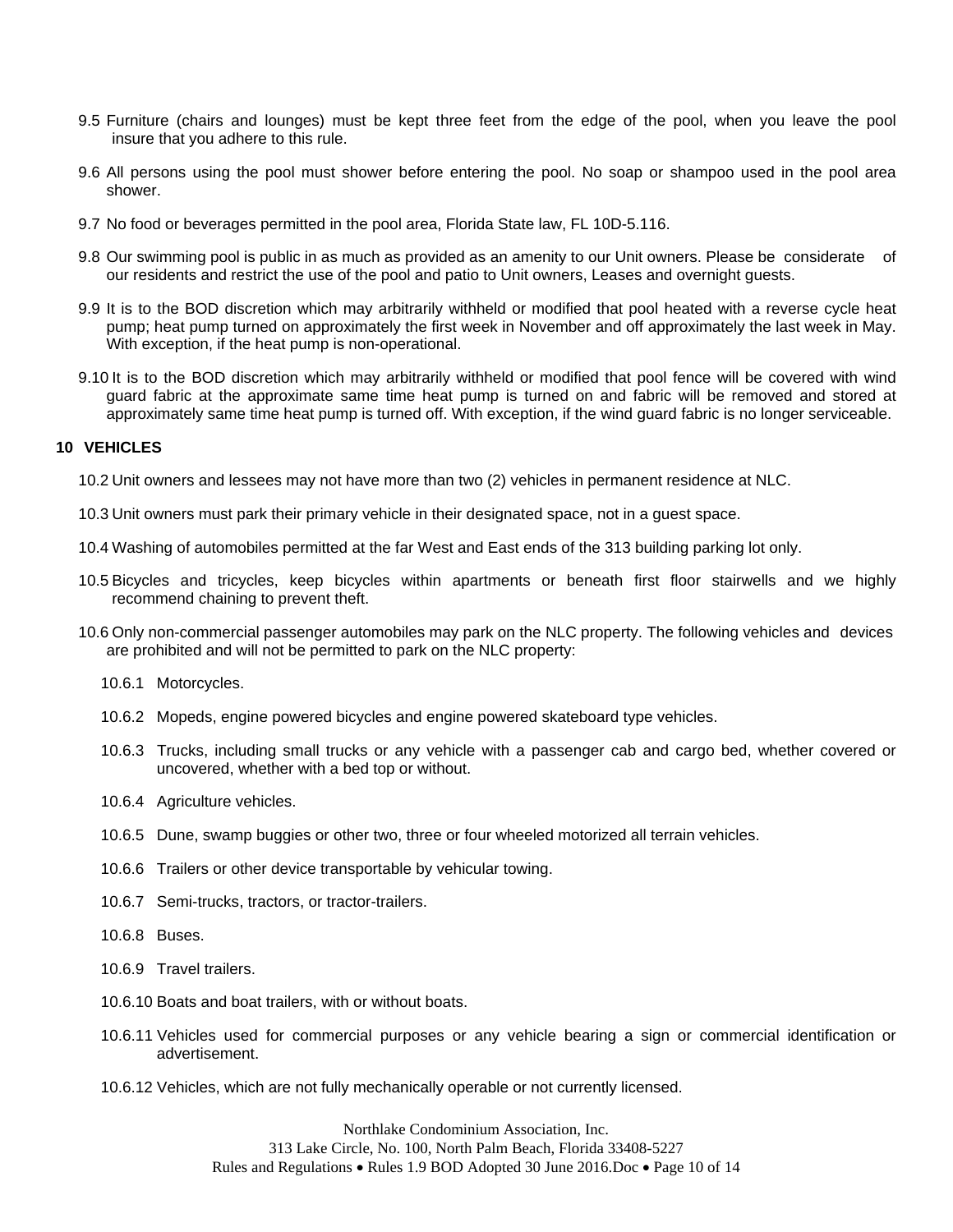- 10.6.13 Campers or recreational vehicles.
- 10.6.14 Mobile homes.
- 10.6.15 Truck mounted campers attached or detached from the truck chassis.
- 10.6.16 Motor vehicles not having any bodies or in-complete buggies.
- 10.6.17 Externally modified vehicles that are changed in some fashion other than the manufacturer's original style, per BOD discretion.
- 10.6.18 Automobiles that are noisy, unsightly or in disrepair (disrepair condition will be determined by the BOD).
- 10.6.19 Vehicles that discharge fluids that damage the property.
- 10.6.20 Vehicles that incur body damage must be repaired within sixty (60) days or removed from the NLC property.
- 10.6.21 Vehicle storage for any length of time permitted only in an owner's assigned numbered space.
- 10.6.22 No vehicle storage allowed in guest parking spaces.
- 10.6.23 No vehicle storage in handicapped parking spaces.

10.6.24 Stored vehicles must be properly licensed, in safe driving condition and must not look abandoned.

- 10.7 Any vehicle parked in the handicapped spaces must display a government approved handicap sign.
- 10.8 Any vehicle double parked, or parked to block fire lanes, or to prevent the flow of traffic or not within the marked spaces, or not meeting the general requirements of the NLC "Rules and Regulations" towed away at the vehicle owner's expense, in accordance with Section 715.07, Florida Statutes, as amended from time to time.
- 10.9 On a temporary basis with written BOD approval, prohibited vehicles may be parked for no longer than fourteen (14) days in succession and no more than four (4) times in a calendar year at areas designated by the BOD.
	- 10.9.1 In order to seek BOD approval for parking specific unauthorized vehicle on NLC property; a written request must be submitted to a Board Member seventy-two (72) hours prior to the anticipated arrival of the unauthorized vehicle. The Board Member receiving the written request must post the date and time of receipt on the request. Each request will be reviewed based on written information supplied. After review, the BOD will give a written reply within the forty-eight (48) hours of receipt of the request. Not all requests granted.
	- 10.9.2 Guests with pickup trucks, visiting for the day may park within designated guest spaces without BOD approval.
	- 10.9.3 Guest pickup trucks may not park overnight on NLC property any time between the hours of 10 pm and 6 am.
- 10.10 Maintenance vehicles allowed on premises between the hours of 8:00 A.M. to 8:00 P.M., Monday through Saturday. Emergency maintenance vehicles allowed as needed.
- 10.11 Damage done to parking areas by any owner's or an invitee's vehicles, shall be the financial responsibility of the unit owner.
- 10.12 The BOD shall have the absolute discretion to determine that any vehicle is not in conformance with the overall appearance of the community or with the provisions contained herein.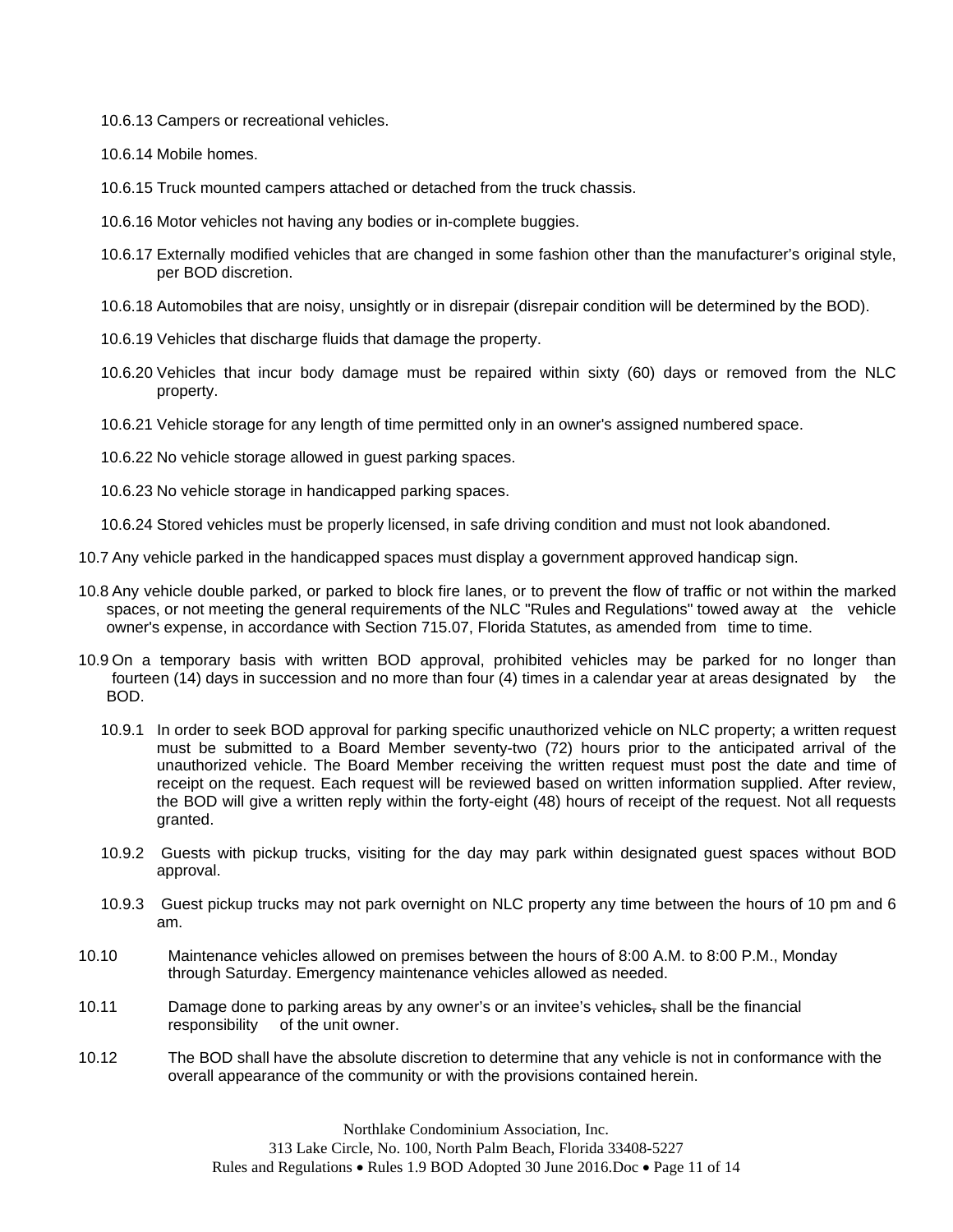- 10.13 The BOD may grant exception to the above restrictions for medical reason upon prior written consent and upon adequate proof of absolute medical necessity.
- 10.14 No vehicle occupied for living, storage or sleeping purposes.
- 10.15 Guests with non-prohibited vehicles permitted to park on NLC parking lots up to 30 days per calendar year without written BOD approval.
	- 10.15.1 Guests with prohibited vehicles permitted to park on NLC parking lots up to 30 days per calendar year with pre-arrival written BOD approval.
	- 10.15.2 Vehicles not to be occupied for sleeping purposes, storage or any other purpose other than loading or unloading.
	- 10.15.3 In order to seek BOD approval for parking of a guest's specific unauthorized vehicle on the NLC property (exception 10.9), a written request must be submitted to a Board Member seventy-two (72) hours prior to the anticipated arrival of the unauthorized vehicle. The Board Member receiving the written request must post the date and time of receipt on the request. Each request reviewed based on written information supplied. After review, the BOD will give a written reply within the forty-eight (48) hours of receipt of the request. Not all requests granted. The unit owner shall be responsible for any damage that may occur to the parking area by the guest vehicle.
	- 10.15.4 All guest vehicles must park in designated guest parking spaces.
- 10.16 All automobile parking is to be head in only, with the exception of temporary unloading.
- 10.17 Parking area speed limit not to exceed 3 miles per hour.
- 10.18 Parking is restricted on street of Lake Circle between the hours of 2:00 a.m. and 6:00 a.m., where no curbing is provided, the parking of a vehicle shall not usurp more than twelve (12) inches of the paved portion of the street (editor's comment; this means no vehicles of any type may park on Lake Circle between 2:00 a.m. and 6:00 a.m.) and further, no person shall leave any truck, trailer, boat or any vehicle of a similar type parked upon any public street or highway within the village of North Palm Beach between the hours of 12:30 a.m. and 6:00 a.m. and no truck with a payload or carrying capacity (truck model rating) in excess of one-ton shall be parked upon a public street or highway inclusive of swale area within the village; provided, however, commercial vehicles making deliveries or pickups or otherwise servicing residential, commercial or industrial property within the village shall have the right, if necessary, to temporarily park in such areas during normal business hours per Village of North Palm Beach Sec. 18-34. Parking Restricted. (Code 1970, §§ 24-70, 39-24; Ord. No. 4-81, § 2, 3-26-81; Ord. No. 07-2005, § 1, 5-26-05; Ord. No. 15-2005, §§ 1, 2, 7-14-05; Ord. No. 2007-19, §§ 2, 7, 12-13-07) Editor's note— Ord. No. 2007-19, § 7, adopted Dec. 13, 2007, stated the following: "This Ordinance shall take effect on June 16, 2008".

#### <span id="page-11-0"></span>**11 LEGAL ACTION & FINES**

- 11.2 The NLC Association through its BOD has the power to enforce its "Rules and Regulations" by legal means. It is the intention of the BOD to take immediate action against any unit owner, lessee, visitor or guest for any violation or failure to comply with any of its rules, orders, regulations, resolutions or any provision of the condominium documents.
- 11.3 FINES. per Florida statute 718.303 The association may levy reasonable fines for the failure of the owner of the unit or its occupant, licensee, or invitee to comply with any provision of the declaration, the association bylaws, or reasonable rules of the association. A fine may not become a lien against a unit. A fine may be levied by the board on the basis of each day of a continuing violation, with a single notice and opportunity for hearing before a committee as provided in paragraph (b). However, the fine may not exceed \$100 per violation, or \$1,000 in the aggregate.

 (a) An association may suspend, for a reasonable period of time, the right of a unit owner, or a unit owner's tenant, guest, or invitee, to use the common elements, common facilities, or any other association property for failure to

> Northlake Condominium Association, Inc. 313 Lake Circle, No. 100, North Palm Beach, Florida 33408-5227 Rules and Regulations  $\bullet$  Rules 1.9 BOD Adopted 30 June 2016.Doc  $\bullet$  Page 12 of 14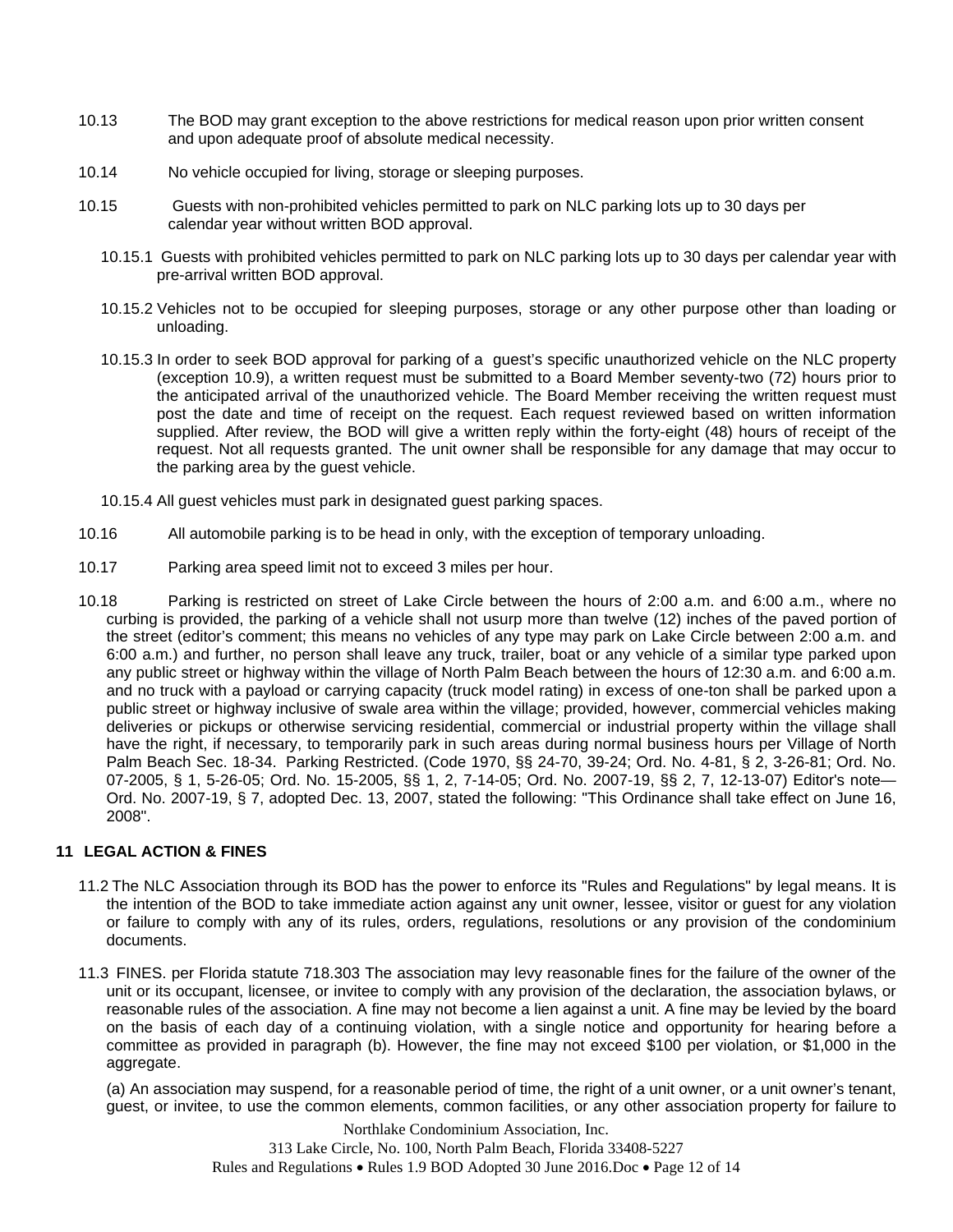comply with any provision of the declaration, the association bylaws, or reasonable rules of the association. This paragraph does not apply to limited common elements intended to be used only by that unit, common elements needed to access the unit, utility services provided to the unit, parking spaces, or elevators.

 (b) A fine or suspension levied by the board of administration may not be imposed unless the board first provides at least 14 days' written notice and an opportunity for a hearing to the unit owner and, if applicable, its occupant, licensee, or invitee. The hearing must be held before a committee of other unit owners who are neither board members nor persons residing in a board member's household. The role of the committee is limited to determining whether to confirm or reject the fine or suspension levied by the board. If the committee does not agree, the fine or suspension may not be imposed.

 (c) The individual or individuals presumed to be in violation will be afforded the opportunity to attend the board of administration hearing.

#### <span id="page-12-0"></span>**12 MISCELLANEOUS**

- 12.2 In addition to herein described Rules and Regulations, all of the provisions contained in the Condominium Documents shall govern each unit owner, lessee and guest.
- 12.3 All complaints made directly to the BOD in writing, signed and sent by registered US mail. The BOD cannot accept official or legal notices from unit owners by E-mail, hand delivered notes, or text messages.
	- 12.3.1 Suggestions are always welcome; please place your written suggestion in the black mail box #100 in the 313 building entryway.
- 12.4 Quarterly maintenance payments are due on the first day of the first month of the new quarter, as follows:
	- 12.4.1 Payments shall be made to the order of Northlake Condominium Association and mailed or delivered to 313 Lake Circle, No. 100, North Palm Beach, FL 33408-5227.
	- 12.4.2 First Quarter (April 1), Second Quarter (July 1), Third Quarter (October 1), Fourth Quarter (January 1)
	- 12.4.3 Payments received after the  $10<sup>th</sup>$  day of the month when due are considered late and association shall impose a late fee not to exceed the greater of twenty-five dollars (\$25) or five-percent (5%) of fee or assessment for each late payment.
	- 12.4.4 The treasurer shall send a notice to any delinguent unit owner on the  $11<sup>th</sup>$  day of the month by regular U.S. mail or E-mail informing unit owner that a late fee imposed.
	- 12.4.5 The Association shall collect interest at the rate of one and one half percent (1.5%) per month (18% per annum) on the unpaid balance, including late fee as of the last day of each month.
	- 12.4.6 Thirty (30) days from due date, delinquent accounts are turned over to the Association attorney for collection.
	- 12.4.7 The BOD, through their attorney, will file a lien on the unit unless account paid in full (all assessments, maintenance fees, late fees, interest, fines, and legal fees) within 30 days of the date of the attorney's letter.
	- 12.4.8 Unit owner payments received by the treasurer applied in the following order; 1) Accrued interest 2) Administrative late fees and fines 3) Costs and reasonable attorney fees incurred in collection 4) Delinquent assessments. i.e., maintenance, special, other (5) Current quarterly maintenance and special assessments
- 12.5 BOD meetings are open to all unit owners and lessees, meetings generally held on the first Tuesday of the month at 7:00 pm in the meeting room of the 313 building. These regularly scheduled meetings and Special meetings